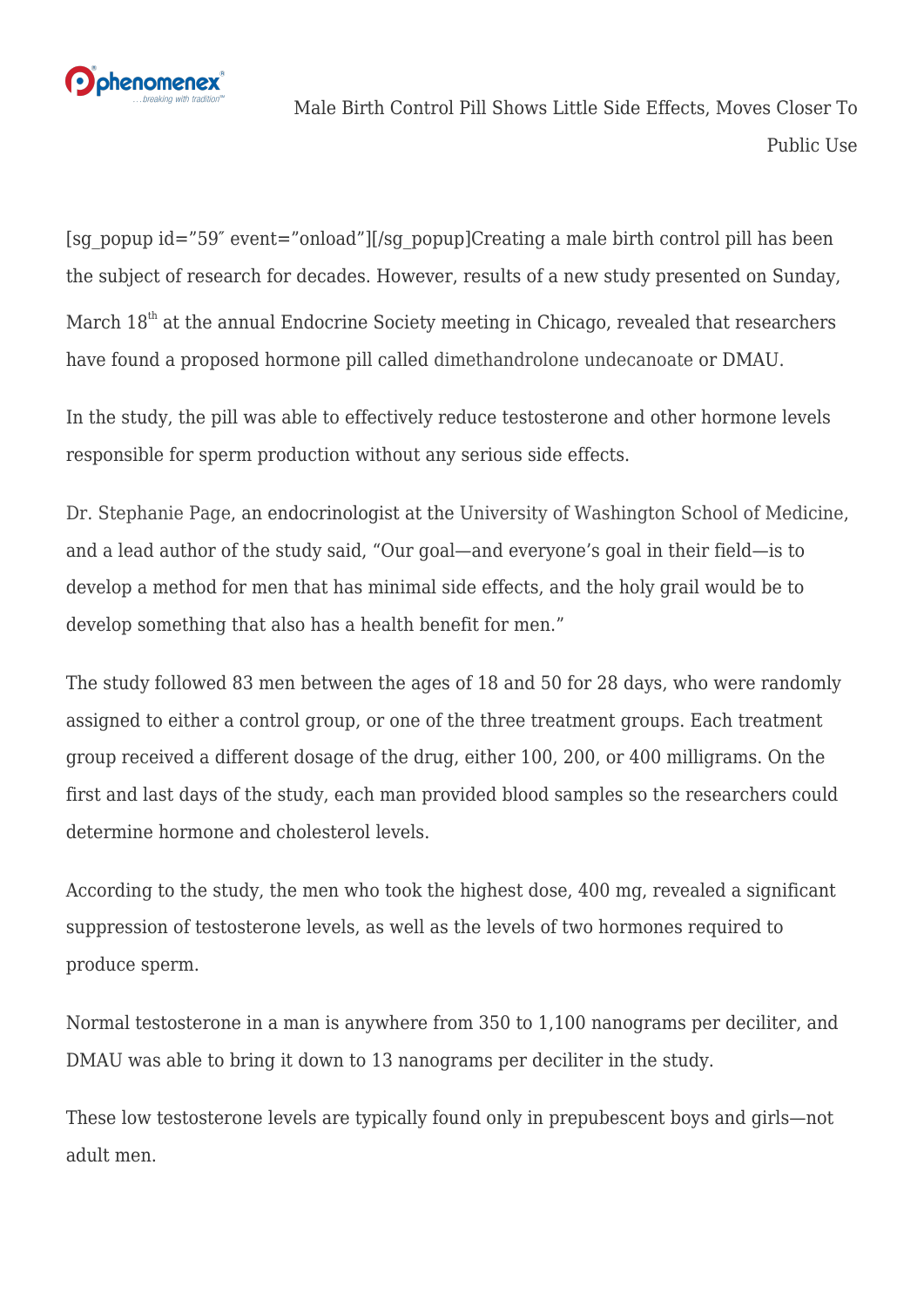

Male Birth Control Pill Shows Little Side Effects, Moves Closer To Public Use

The scientists say these hormone responses is what would be needed for effective contraception, meaning that it could work as a successful male birth control pill.

All subjects passed every safety test, with very few reported symptoms traditionally linked to too much or too little testosterone. There were no reports of problems with sexual function and no mood changes either.

However, one consistent side effect reported was weight gain. Each man taking DMAU had gained extra weight and had lower levels of HDL cholesterol—the good kind.

This isn't the first experimental male contraceptive to have these side effects. In past studies, drugs like DMAU have two major problems—the oral testosterone they contain damages the liver, and the drugs leave the body too quickly. This means men would need to take the pills at least twice a day for them to be effective.

However, what makes DMAU different is the way the researchers addressed these issues. The dimethandrolone in DMAU is testosterone modified to eliminate liver toxicity. And the long-chain fatty acid undecanoate ensures the drug stays in the user's system for a full 24 hours.

There are a number of birth control options for women—hormone pills, injections, and intrauterine devices. However, men have very few options as of now.

"The only options currently available for men are vasectomy, condoms, and coitus interruptions. Forty percent of pregnancies worldwide are unplanned, so there's clearly an unmet need for novel contraceptives, and men have very few options," Page said.

Considering the sample size of the study, there will need to be more research to better